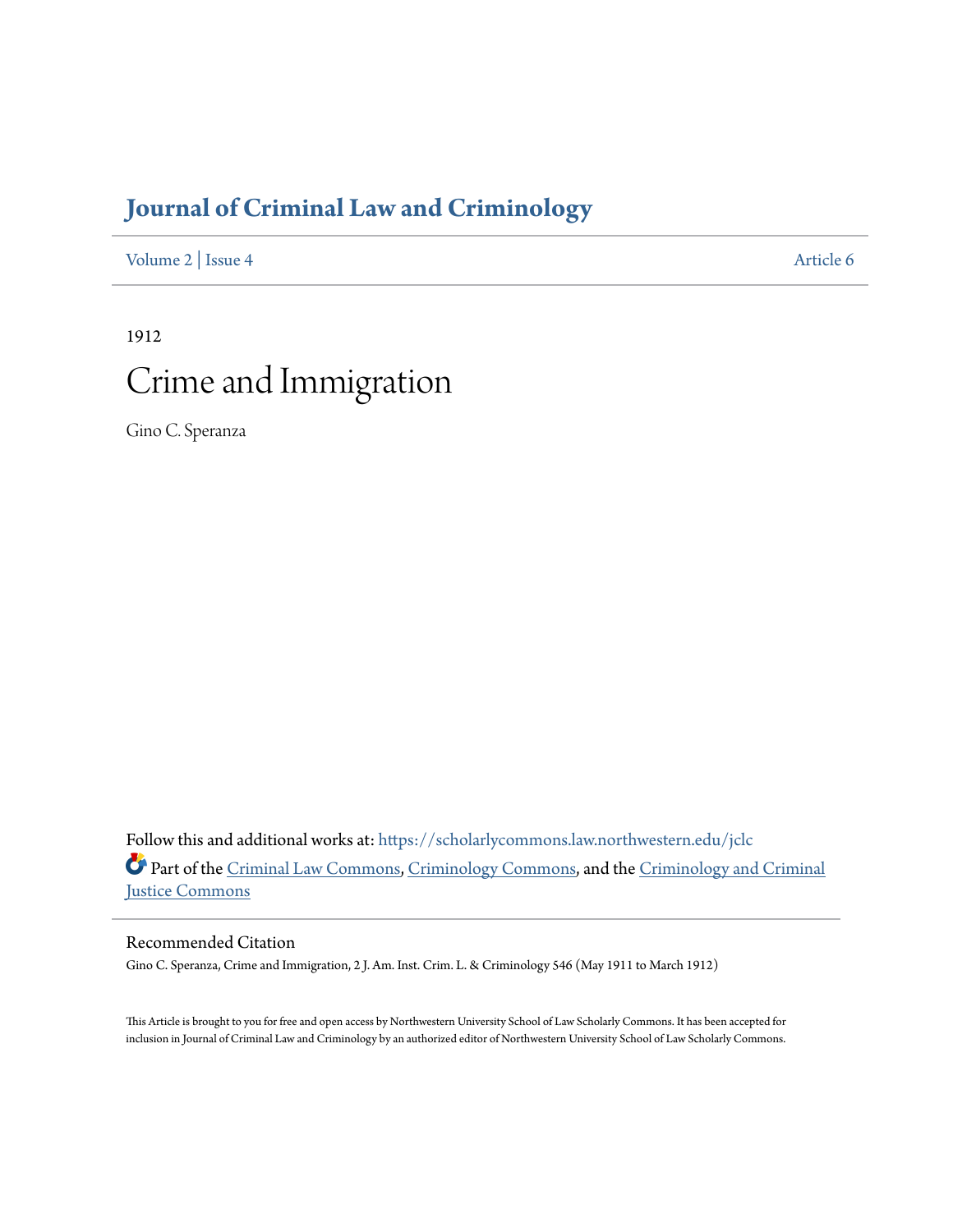### CRIME AND IMMIGRATION.

 $\left\langle$ 

#### (REPORT OF COMMITTEE G OF THE INSTITUTE.)

#### GINO C. SPERANZA, CHAIRMAN.<sup>1.</sup>

The work of this committee, briefly stated, has been first to inquire whether the alien in this country is at a substantial disadvantage or under substantial disabilities in comparison to the native, in his relations to the courts of law, and, second (if such substantial disadvantages or disabilities exist), to ascertain what the law endeavors to provide to compensate them, or what can be suggested to meet them.

In a country like ours, composed largely of aliens, and especially of those aliens who because of the lack of education, means or experience (and which we call immigrants), are especially at a disadvantage outside of their native environment, this question is one of national importance. As I pointed out in a report to the National Conference of Charities and Corrections two years ago, "nothing vill more powerfully enlarge the cleavage between aliens and citizens as an unfair, partial and 'special class' application of the laws, or more successfully make even the humblest of these aliens devoted children of the nation

Gino C. Speranza, New York City (counsel for the Italian Consulate, member New York State Immigration Commission, igoo-IgOg), *chairman.*

Julian W. Mack, Washington (judge, Court of Commerce, and former president, Conference of Charities and Correction).

Frances A. Kellor, New York City (secretary New York Immigration Commission).

William **I.** Thomas (professor, University of Chicago). John R. Commons, Madison (professor, University of Wisconsin).

William E. Bennett, New York City (member Federal Immigration Commission).

Bronson Winthrop, New York City (member Legislative Committee on Criminal Courts).

Jane Addams, Chicago (Hull House).

Grace Abbott, Chicago (Hull House). John M. Coulter (professor, University of Chicago).

Rudolph Matz, Chicago (lawyer, president Legal Aid Society).

**EDs.]**

<sup>&#</sup>x27;[Report presented at the Third Annual Meeting of the Institute, at Boston, September 2, **1911.**

The resolution of the Institute, passed at the second annual meeting, **in** Washington, September, **I910,** defined the scope of the committee's work. The resolution, and the names of the committee appointed thereunder, are as follows:

<sup>&</sup>quot;Resolved, That there be appointed a committee on crime and immigration, whose duty shall be to investigate and report upon the subject of alien crime; the alien and the courts, with special reference to treaty rights; and status under the various state laws; and to procedure, including interpreters, appeals, etc."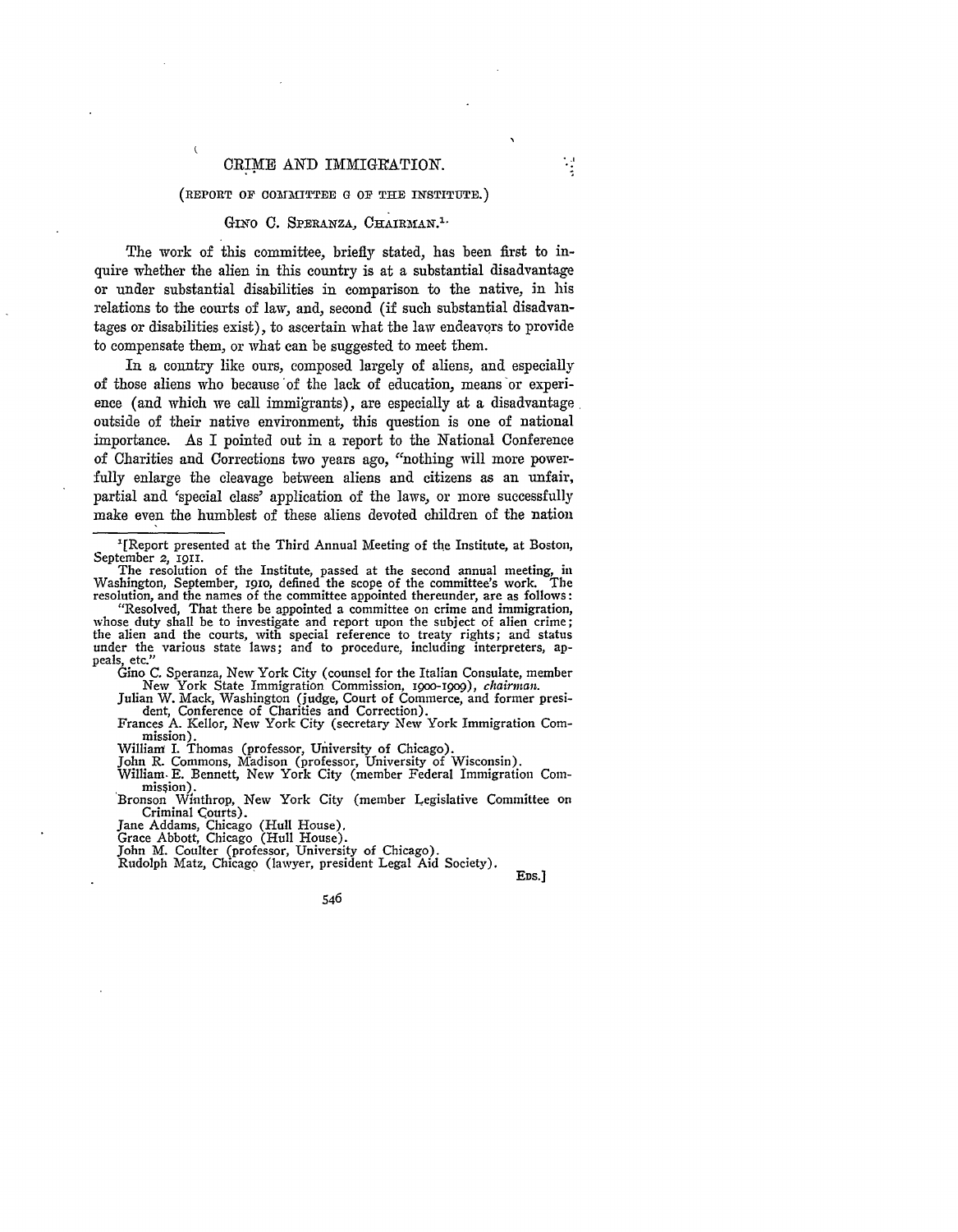than unprejudiced and exalted justice. **. . .** We may regret that there is such a large foreign element in the Republic; we may doubt if even this young and resourceful country can assimilate it; but whether for good or evil, these aliens are here with us. Even if we think it wisdom to shut the gates to further invasion, there is still the problem of those already within, and doubts and fears and *post-facto* regrets will not solve the problem. We are all, irrespective of our birthplace, filled with the instinct for fair play; the feeling of outrage in the face of injustice is a universal sentiment. We respect the law that protects us in our life and property and in our pursuit of happiness. In the end, the best of us would rebel against a judicial system which did not furnish a substantially effective defense against palpable recurring injustice."

#### 1. *Treatment of the Alie, by American Law and Courts.*

To ascertain whether the alien is at a substantial disadvantage before our laws is essentially an inquiry into existing conditions. This committee, therefore, was most glad to accept the offer of the Research and Legislative Committee of the North American Civic League, of New York City, and of the Immigrant Protective League, of Chicago, to investigate conditions of aliens in our courts, the first in New York and New Jersey, the latter in and about Chicago. The report of the North American Civic League is not yet ready, but I annex an outline of the method pursued in its investigations (Exhibit A).

Miss Grace Abbott, of Hull Rouse, on behalf of the Immigrants' League, has been able, despite the short time allowed, to submit an exhaustive report regarding conditions of aliens in the Chicago courts of inferior criminal jurisdiction. I annex Miss Abbott's summary as part of my report, calling your special attention to the comprehensive suggestions made by her.

Interesting and helpful as the findings of these special committees are, they can only, in my opinion, corroborate what is obvious to anyone who has had something to do on behalf of aliens in our courts. The very existence of treaties between our country and other powers is proof that special guarantees are necessary for the full protection of the alien in our midst. Discrimination between citizen and alien, though happily becoming less and less marked the world over, is still substantially applied. The most striking example is given by our immigration statutes. We classify arriving aliens into "desirable" and "undesirable," and we allow non-judicial tribunals, such as "the boards of special inquiry," toapply this indefinite classification. We have a perfect right to do so, but I point it out as an example of statutory discrimination that places the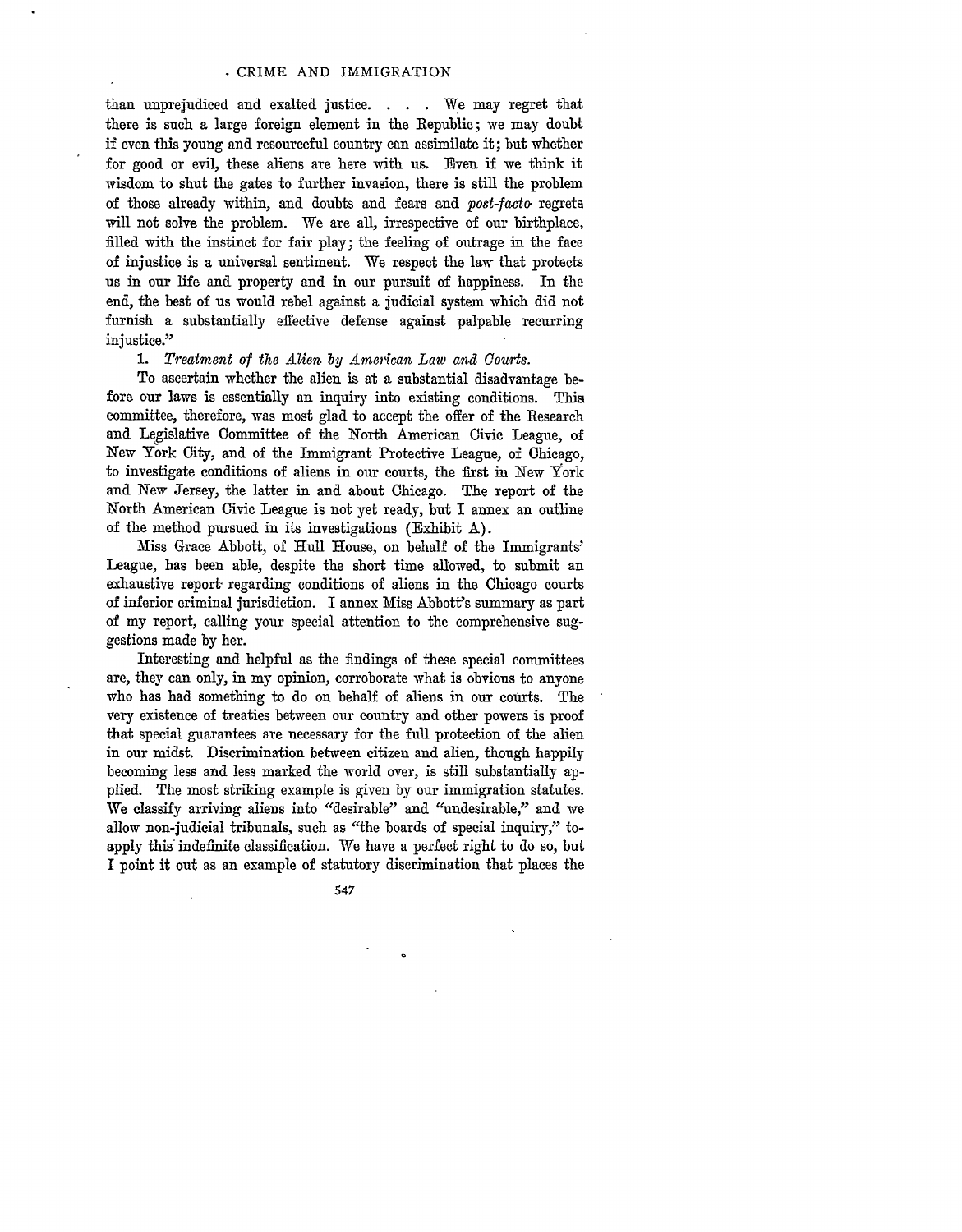alien at a disadvantage from the very beginning of his relations with us. Such discrimination hangs over him for three years after his arrival, during which period he may be ordered deported for certain causes by non-judicial authorities.

Irrespective of the immigration statutes the existence of the disadvantage of the alien after he lands is shown not only, as I have said, by the existence of special treaty guarantees, but by the increasing state legislation which is being exacted in a commendable endeavor to decrease the disabilities of aliens. I have especially in mind the state enactments which have been passed within the last two years to protect the savings of immigrants and to bring some relief to the intolerable conditions which exist in many courts of inferior criminal jurisdiction through incapable and dishonest interpreters, shysters and prejudiced judges. It is to the credit of New York, the largest of our immigration centers, that such legislation has been carried furthest by the creation of a bureau of immigration and industries and the enactment of drastic measures against immigrant banks.

But the highest recognition of the fact that the alien, of the class known as the immigrant, is at a disadvantage, is to be found in the decision of the United States Supreme Court upholding the constitutionality of such legislation. In *Engel v. O'Malley* (U. S. Supreme Court, January 3, 1911), Mr. Justice Holmes, in writing the opinion upholding the New York law which required certain guarantees from bankers dealing with immigrants, says: "The former of these exceptions has the manifest purpose to confine the law as nearly as may be to the class thought by the *Legislature to need protection,"* and cites *Heath v. Milligan* that "legislation which regulates business may well make distinctions depend upon the degree of evil." Further on, in considering the classification of bankers whose average amount received is not less than \$500, the court says: "It is true, no doubt, that where size is not an index to an admitted evil the law cannot discriminate between the great and small but, in this case, size is an index. Where the average amount of each sum received is not less than \$500, we know that we have not before us the class of *ignorant and helpless depositors, largely foreign,* whom the law seeks to protect."

Against this tendency to recognize and seek to remedy the disadvantages of the aliens we observe a counter legislative current which seeks to deprive the alien laborer of the equal protection and advantage of the law with citizen laborers. Of this class we might cite the Alien Labor Law in the State of New York and the Employers' Liability Law of *New* Jersey. The Alien Labor Law of New York makes it a misde-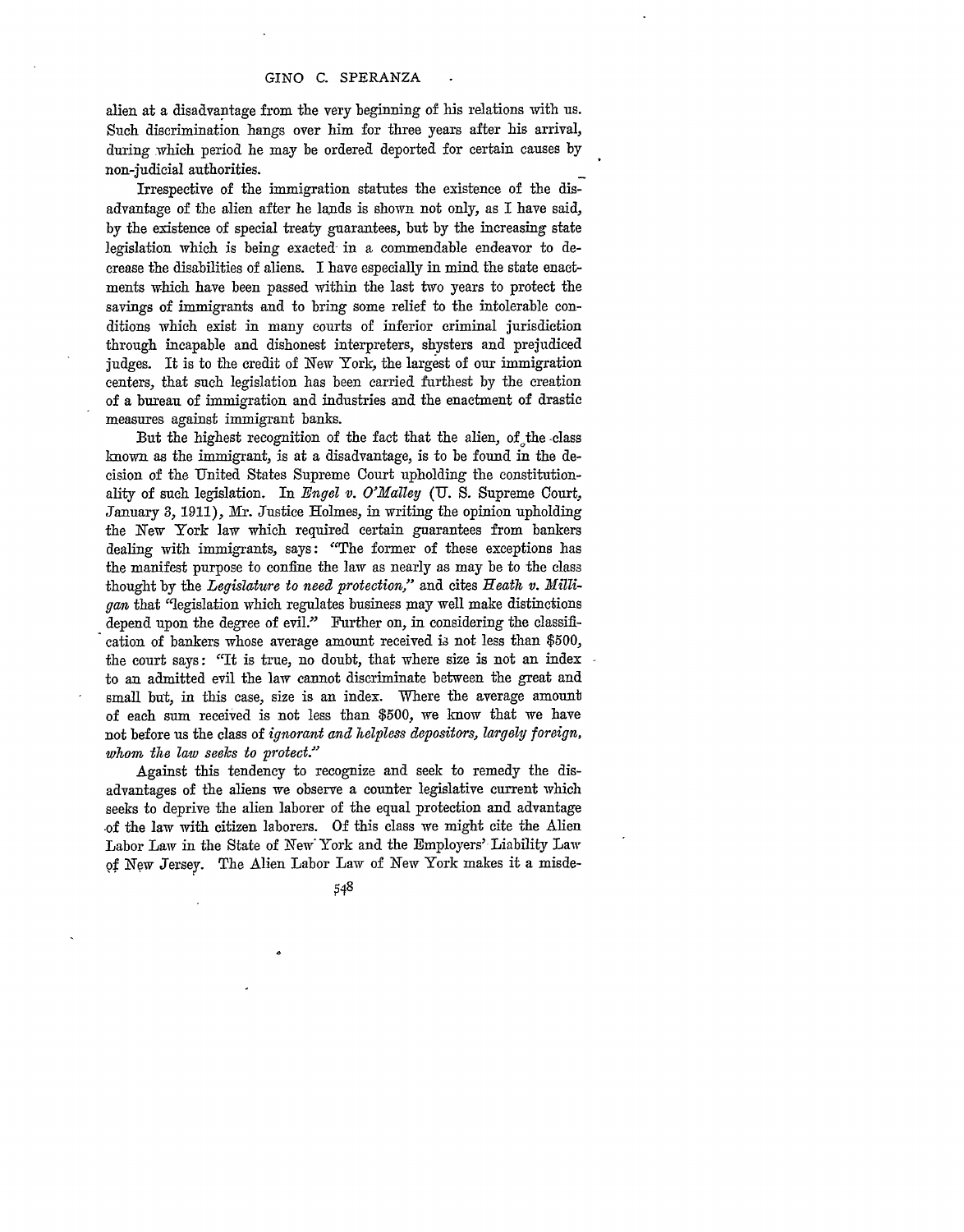#### CRIME AND IMMIGRATION

meanor for employers engaged in state work to employ alien laborers when there is a sufficient supply of native help. Such a law seems grossly discriminatory and will undoubtedly be the subject of judicial battles. The discrimination of the new employers' liability law of New Jersey is so against the spirit of humanity that we must hope for its speedy amendment. The law excludes from the right of compensation in case of death due to negligent killing; alien dependents who are not within the United States when the accident which deprives them of 'their support occurs.

To remedy such unfair disadvantages we must first and most potently depend upon an enlightened public opinion. And, in fact, Pennsylvania and Wisconsin, which made discriminations against aliens similar to that fixed by the New Jersey statute, have recently remedied the situation.

But while an enlightened public conscience and a better understanding of the disabilities to which a man outside his country is subject, will bring substantial relief to existing disadvantages, the difference of population, legislation and political ideals in our forty-seven states makes it impossible to substantially extend to the alien in our midst the equal' protection of the law except through the extension of the federal power and the broader application of treaty provisions to existing conditions. Most treaties between the United -States and foreign countries have the following provision: "The citizens of each of the high contracting parties shall receive in the states and territories of the other the most constant protection and security for their persons and property." **.** . . But; as President Taft long ago pointed out, "Our country entering into treaties of this kind with every government on earth is put in the most pusillanimous position of promising that subjects of another country shall be properly treated, and then of having no means of iarrying out the promise, or of punishing those who violate it." I do not believe, however, that the extension of federal power to compel the observance by the states of the treaty guarantees which by our constitution are solemnly made a part of the supreme law of the land, will of itself compensate the disabilities of the alien in our midst, though it will largely mitigate them. In my opinion, inasmuch as alien with us means immigrant, and immigrant means one requiring *more* than the usual protection afforded by treaties, we must either through the enactment of international immigrant conventions broaden the application of such protective provisions, or else apply existing provisions of treaties in a more liberal spirit to the actual immigrant conditions as they exist in our country. In other words,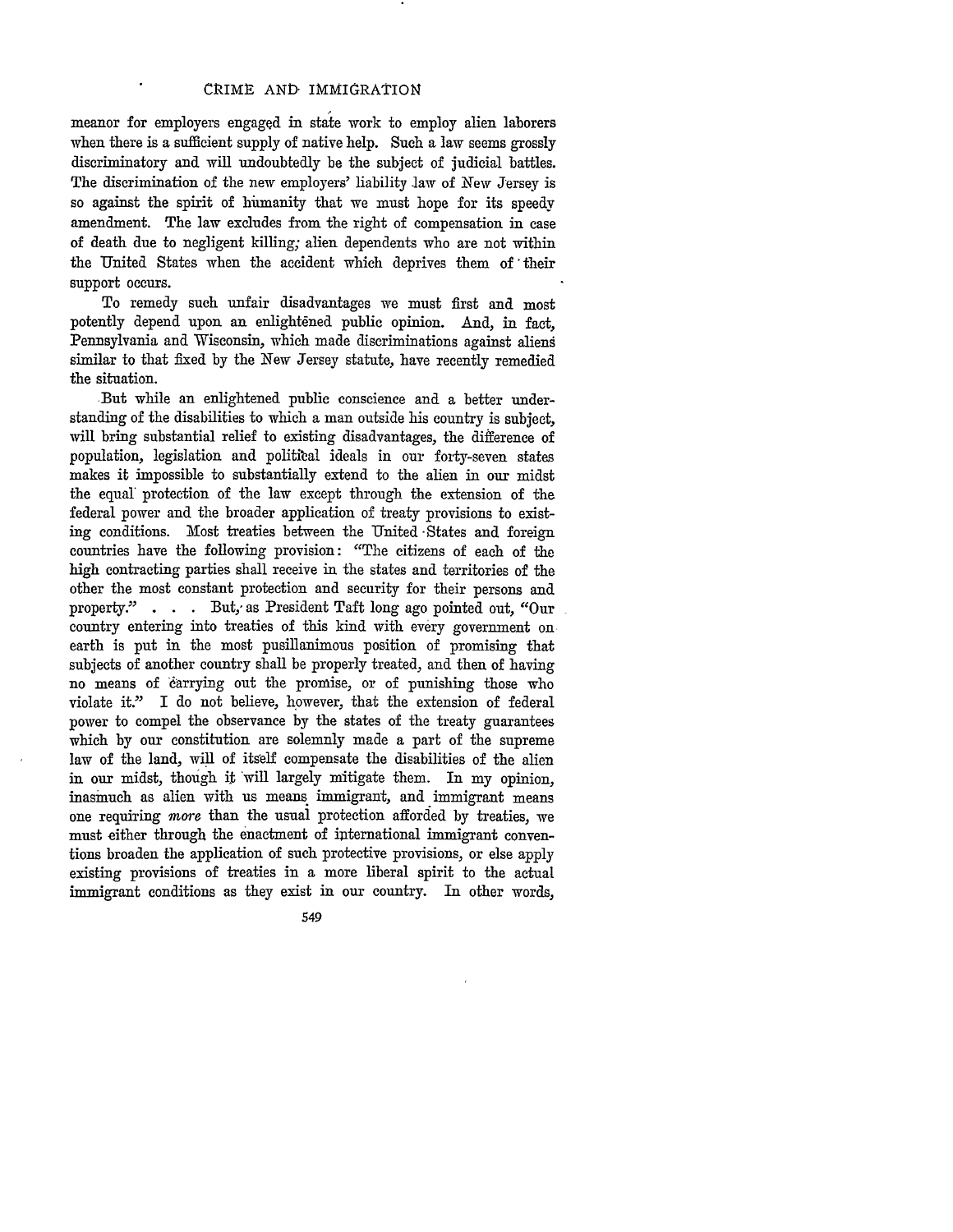relief must come either through express legislative enactment by international conventions regarding immigration, or judicial amplification of the application of existing treaty guarantees. That the latter, however difficult, is possible of much beneficent application is shown **by** the work which has been accomplished by the Italian and Austro-Hungarian governments in the protection and administration of the estates of their immigrant subjects dying in this country. **By** invoking the power granted by treaty and convention they have secured from the state courts and state officers the most helpful co-operation, resulting in the savings of hundreds of thousands of dollars, representing wages or the price of negligent killing of their subjects, which once were either lost or reduced to such a minimum as to make alien life in our great works the cheapest of all materials.

#### *2. The Criminality* **of** *Aliens.*

I do not feel that I should close this brief summary of a large question without some reference to the other side of the problem of the alien and our courts. I refer to the criminal alien. The best friend of the immigrant cannot close his eyes to a shocking amount of crime and criminality, which throws a dark cloud on the great mass of honest immigrants. The most disquieting aspect of the situation seems to me the inability of our officers and courts to punish such criminality, or even to reach it. This, in my opinion, is largely due to the fact that our judicial system and our judicial machinery are unsuited and unprepared to deal with the character, methods, habits and traditions of these aliens, most of whom are not only totally foreign to the race of the founders of our commonwealth, but strangers to each other, "distinct in their histories, enormously uneven in their political developments and widely apart in their aspirations and ideals."

While to remedy this seems well-nigh impossible without fundamentally changing our judicial bulwarks, there are, nevertheless, some means of relief which, strangely enough, we have hesitated to apply. In singular contrast to our stern application of our laws on *deportation* is our fearsome attitude toward the remedy of *extradition.* If an arriving immigrant has been convicted of a crime by the government of his native country, we recognize that conviction, as stamping the immigrant as a criminal, and promptly and gladly send him back. But if an immigrant, who'has passed the gates, is wanted by the same government (whose conviction we honored in the deportation case) because that government wants to try him and judge him according to law, then we invoke every legal and political means to keep such criminal with us. We have a horror of a deportable criminal, but we seem to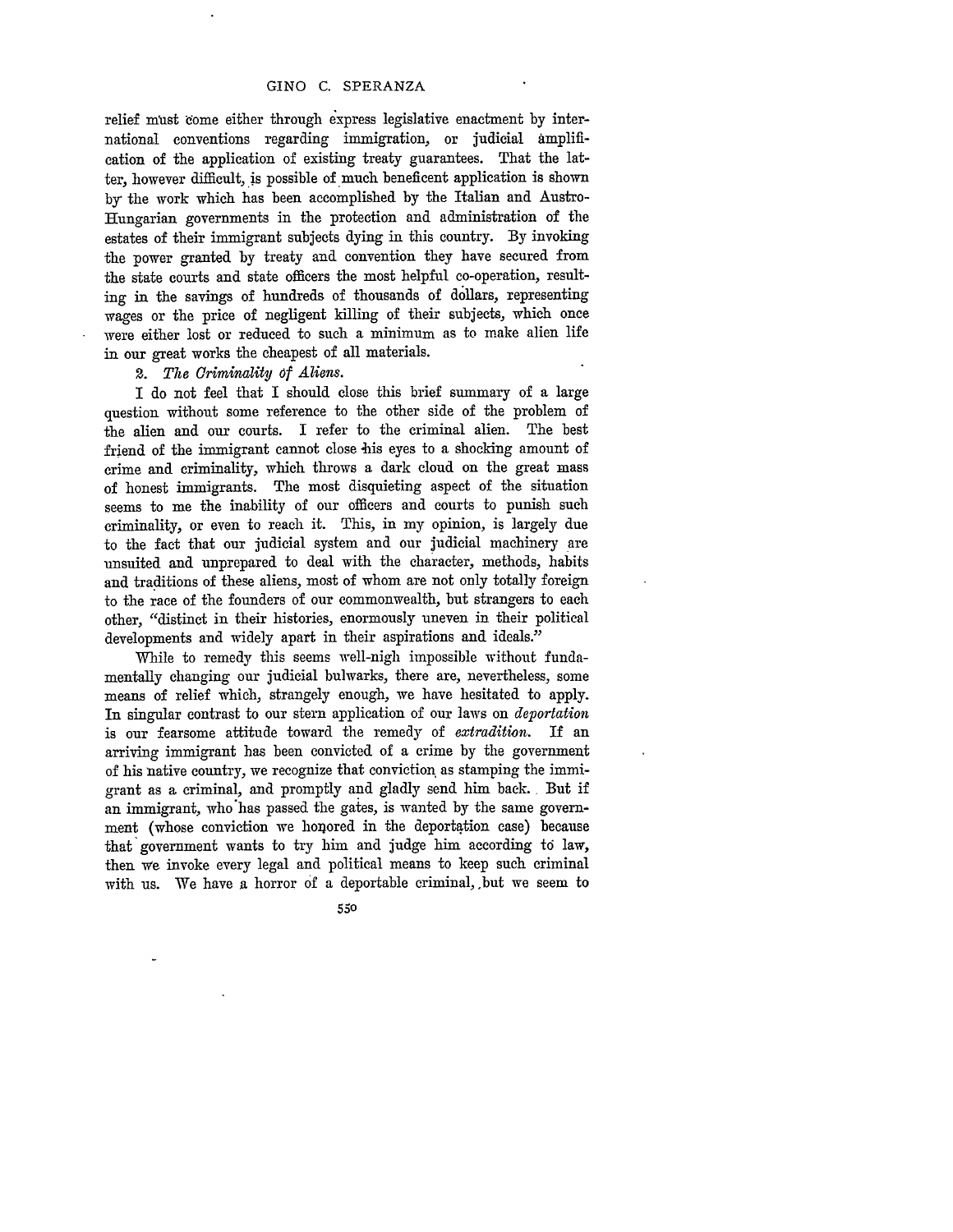sanctify an extraditable one. I have in mind the ease of a dangerous murderer that was wanted by a foreign government, whose efforts at extradition were nullified by some technical defense to the government's demand. On his release, the American press exultingly, announced the victory of Anglo-Saxon procedure by articles entitled, "Such and Such a Government Cannot Take X. Y. from Uncle Sam." And that man, who has a number of murders to his record, is still with us. The fact is that the old idea of the right of asylum still lingers in our minds; that many of us think that foreign powers use extradition proceedings as a means to get back political offenders. A little more confidence in the good intentions of many foreign governments would rid our country of much of the criminality against which we seem unable to cope. I know of one country that has been forced to give up all extradition proceedings with this government as the provisions of the existing extradition convention have been applied so strictly by our courts that it cannot get back any of its fugitives. Upon you who are interested in the suppression or reduction of crime in this country and to whom. the inability of our judicial system to grapple with- the increasing volume of alien criminality must seem especially sinister, rests the work of awakening public opinion to the necessity of modifying. extradition conventions and giving more faith and credit to the demands of foreign governments in the surrender of fugitive subjects charged with crime.

I believe that the American Institute of Criminal Law has not only a clear duty before it, but the means for a real service to our country if it will continue the work undertaken by this committee and increase it along these three main lines: *First*, to teach the alien among us the respect of our laws and our courts by making it possible for him to find in them equal protection and equal opportunities that are extended to the citizen. *Second,* to seek ways and means to aid the efforts of foreign governments to discipline and help ,the current of immigration and emigration to and from our country. *Third*, to cooperate with foreign governments in an endeavor to establish safe and reliable means to prevent criminals from coming to our country and of surrendering fugitives to the justice of foreign governments by some inexpensive and prompt proceedings. All of which is respectfully submitted.

551

**..** • 0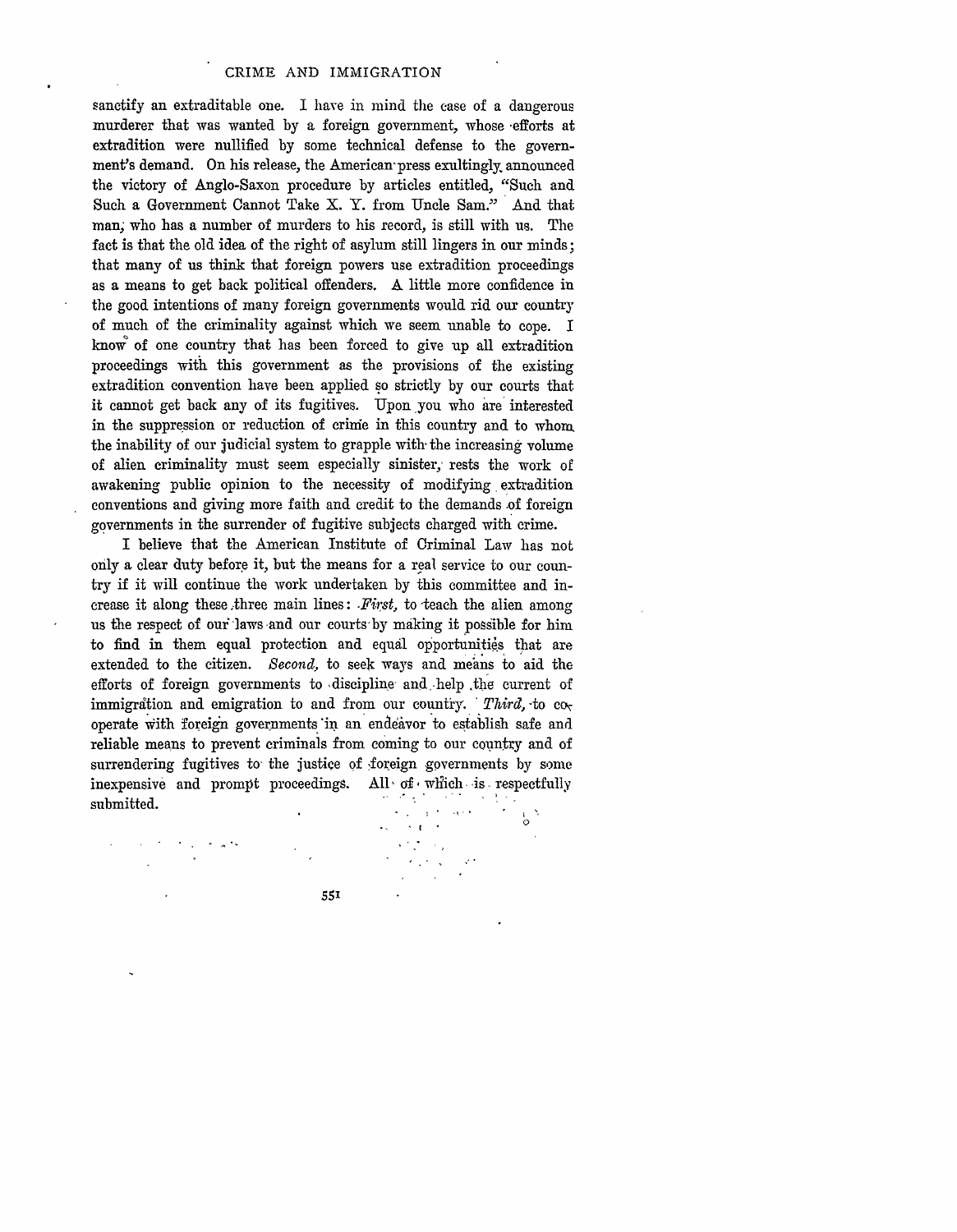#### EXHIBIT A (TO REPORT OF COMMITTEE G).

#### DETAILED OUTLINE OF THE PLAN OF INVESTIGATION INTO THE TREATMENT OF FOREIGN-BORN PERSONS IN THE COURTS.

I. Machinery of Justice.

*(a) Federal Courts.*

i. Civil Courts and Criminal Courts.

(i) Judges; (2) clerks and attendants; (3) interpreters;

**-** (4) procedure; (5) jury: (a) use of race prejudice on jury, **(b)** professional jurymen; (6) lawyers; (7) consuls; (8) United States District Attorney, other Federal Officers' methods of dealing with cases of alien.

Note.-Special observations will be necessary in the Federal Courts to establish:

(i) The relation of the foreign-born sailor vs. the steam-

ship companies; (2) bankruptcy cases to establish or destroy the contention that a great per cent of foreigners are thrown into bankruptcy by trickery.

*(b) State Courts.*

i. Civil and Criminal Courts.

**(I)** Physical conditions and equipment; (2) judges;

**(3)** clerks and attendants; (4) interpreters; **(5)** procedure; (6) Attorney-General's Office, officers and methods..

Note.-Special observation of cases of foreigners in these courts under the excise, labor, real property, domestic relations, laws, etc.; also Court of Claims cases involving foreign-born.

*(c) County Courts.*

I. Surrogates Court-Probate Court Coroner.

Particular reference to appointment of guardians and the settling of claims arising from the death of foreign-born. Public Administrator.

*Note.-Shall* try to establish relation between coroner and administrator appointed at his request to settle up claims against corporation resulting from death of foreigner.

*(d) City Court.*

Civil-This court tries cases up to \$2,ooo; ascertain per cent of foreign element in this court.

 $\chi$  and

*(e) Municipal Courts.*

Civil-This court tries cases of sums up to \$5oo. There are nine such courts in New York, two in Bronx, besides Brooklyn and Queens.

Note.-The observation here would be confined to looking for cases where foreigners are being fleeced, statistics in business deals, and watching the lawyers.

*(fQ Magistrates' Courts.*

i. Criminal Courts.

(i) The eight Day Courts; (2) the two Night Courts: (a) Women's Court, (b) Men's Courts; (3) the one Domestic Relations Court.